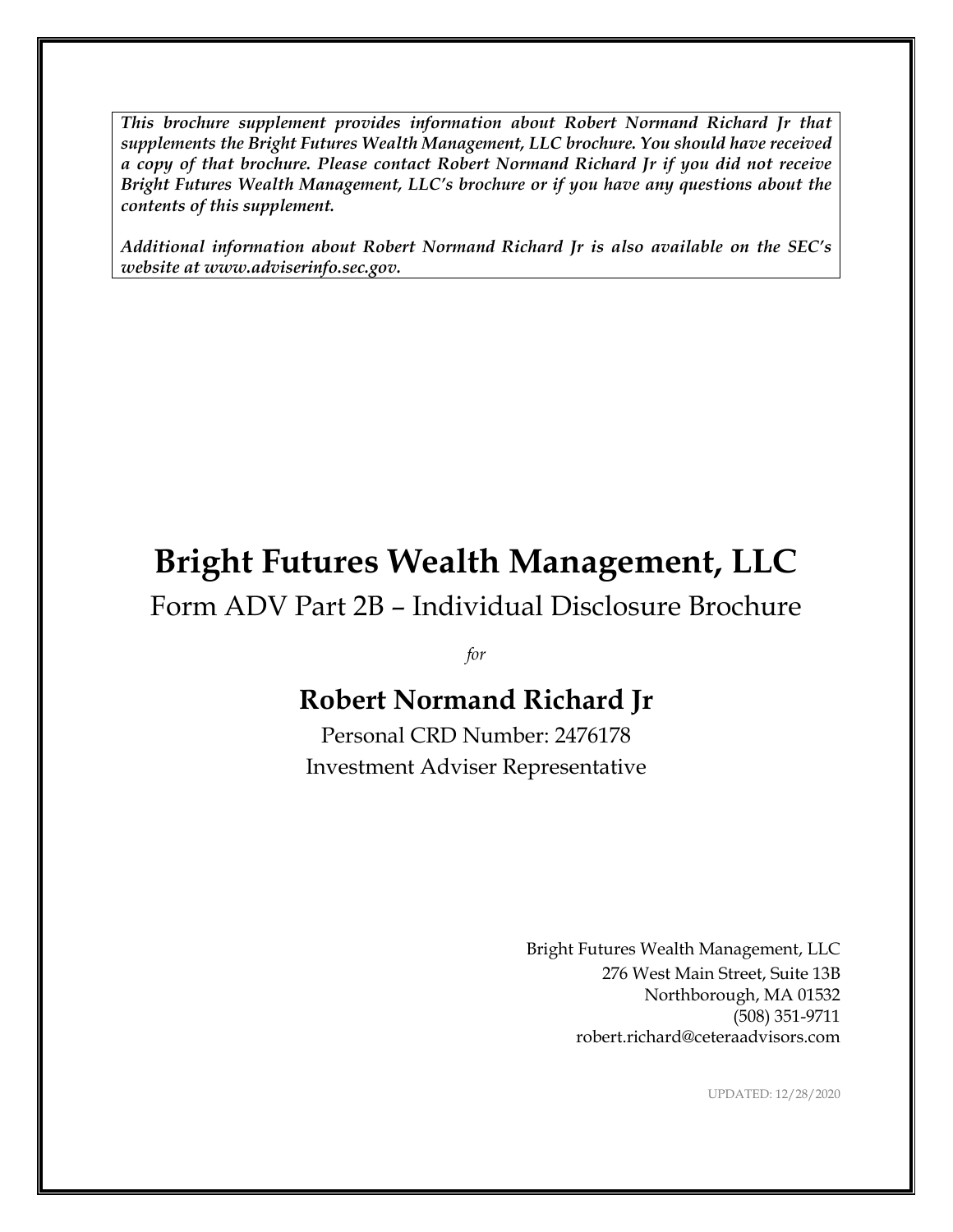## **Item 2: Educational Background and Business Experience**

**Name:** Robert Normand Richard Jr **Born:** 1964

#### **Educational Background and Professional Designations:**

#### **Education:**

Robert Normand Richard Jr has not received any higher education degrees after high school.

#### **Designation:**

#### CRPS® - Chartered Retirement Plans SpecialistSM

MINIMUM REQUIREMENTS:

- o **Successfully complete the program;**
- o **Pass the final examination; and**
- o **Comply with the Code of Ethics, which includes agreeing to abide by the Standards of Professional Conduct and Terms and Conditions. Applicants must also disclose of any criminal, civil, self-regulatory organization, or governmental agency inquiry, investigation, or proceeding relating to their professional or business conduct**
- o **Continued use of the CRPS® designation is subject to ongoing renewal requirements. Every two years individuals must renew their right to continue using the CRPS® designation by:**
- o **Completing 16 hours of continuing education;**
- o **Reaffirming to abide by the Standards of Professional Conduct, Terms and Conditions, and self disclose any criminal, civil, self-regulatory organization, or governmental agency inquiry, investigation, or proceeding relating to their professional or business conduct; and**
- o **Paying a biennial renewal fee**

#### EA - Enrolled Agent

MINIMUM QUALIFICATIONS:

- o **Written Examination:** You can become an enrolled agent by demonstrating special competence in tax matters by taking a written examination. This track requires that you :
- o Apply to take the Special Enrollment Examination (SEE); [prometric.com/irs;](http://www.irs.gov/app/scripts/exit.jsp?dest=http%3A%2F%2Fwww.prometric.com%2Firs)
- o Achieve passing scores on all parts of the SEE;
- o Apply for enrollment; and
- Pass a background check to ensure that you have not engaged in any conduct that would justify the suspension or disbarment of an attorney, CPA, or enrolled agent from practice before the IRS.
- o IRS Experience: You can become an enrolled agent by virtue of past service and technical experience with the IRS that qualifies you for enrollment. This track requires that you:
	- o Possess the years of past service and technical experience specified i[n Circular 230;](http://www.irs.gov/pub/irs-utl/pcir230.pdf)
	- o Apply for enrollment; and
	- o Pass a background check to ensure that you have not engaged in any conduct that would justify the suspension or disbarment of an attorney, CPA, or enrolled agent from practice before the IRS.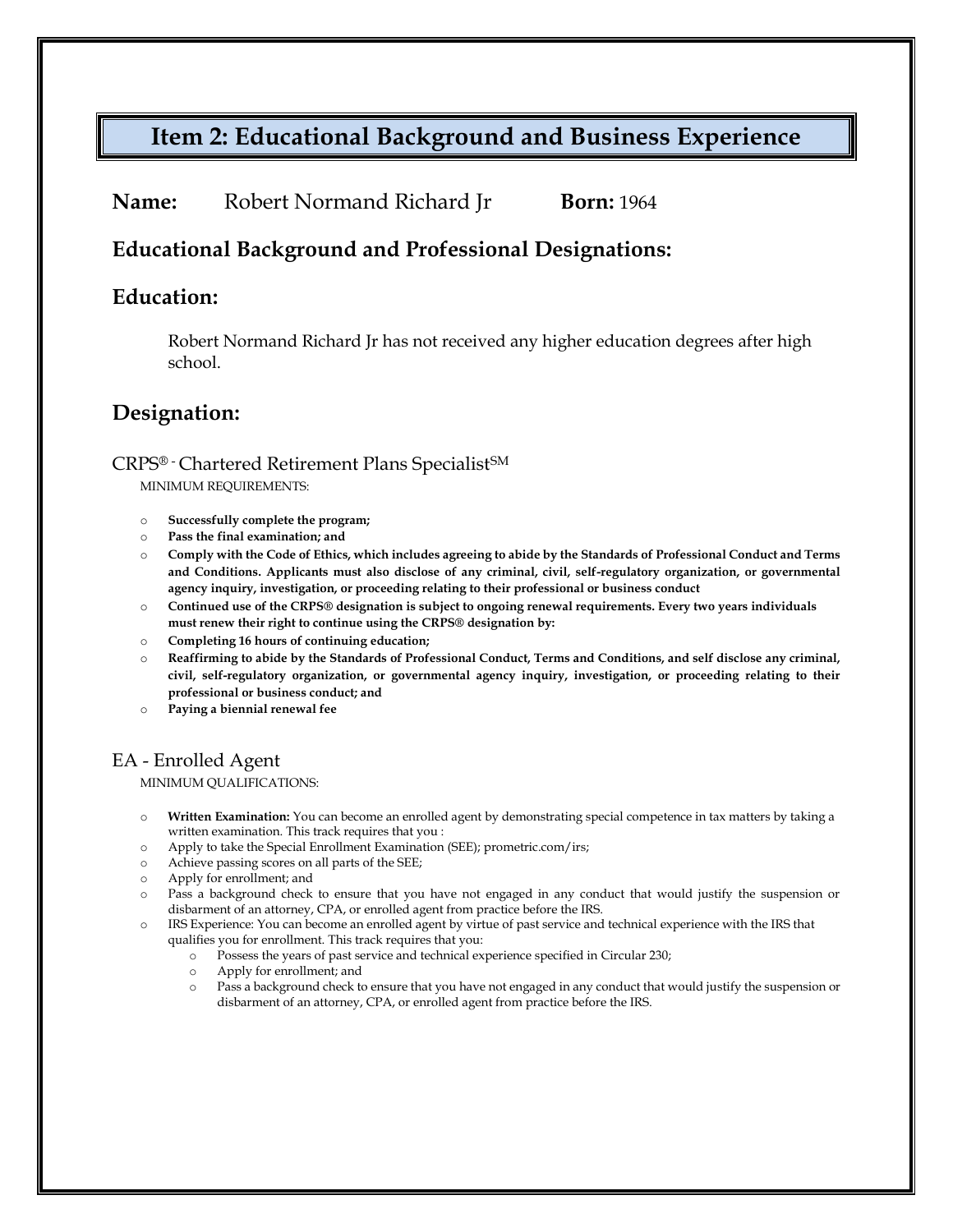### **Business Background:**

| 01/2017 - Present   | <b>Investment Adviser Representative</b><br>Bright Futures Wealth Management, LLC                                                    |
|---------------------|--------------------------------------------------------------------------------------------------------------------------------------|
| $01/2013$ - Present | OSJ Branch Manager, Registered Representative,<br><b>Investment Adviser Representative</b><br>Cetera Advisors LLC                    |
| $06/2004$ – Present | Owner<br>Assabet Financial Group                                                                                                     |
| $01/2017 - 01/2017$ | CCO<br>Bright Futures Wealth Management, LLC                                                                                         |
| $01/2004 - 12/2012$ | OSJ Branch Manager, Registered Representative,<br><b>Investment Adviser Representative</b><br>Multi-Financial Securities Corporation |
| $08/1998 - 06/2008$ | Owner<br>Robert N. Richard, Jr. Distributors                                                                                         |

# **Item 3: Disciplinary Information**

There are no legal or disciplinary events that are material to a client's or prospective client's evaluation of this advisory business.

### **Item 4: Other Business Activities**

Robert Normand Richard Jr is a registered representative and investment adviser representative with Cetera Advisors LLC From time to time, he will offer clients advice or products from this activity. Clients should be aware that these services pay a commission and involve a possible conflict of interest, as commissionable products can conflict with the fiduciary duties of a registered investment adviser. Bright Futures Wealth Management, LLC always acts in the best interest of the client; including in the sale of commissionable products to advisory clients. Clients are in no way required to utilize the services any representative of Bright Futures Wealth Management, LLC in such individual's outside capacity.